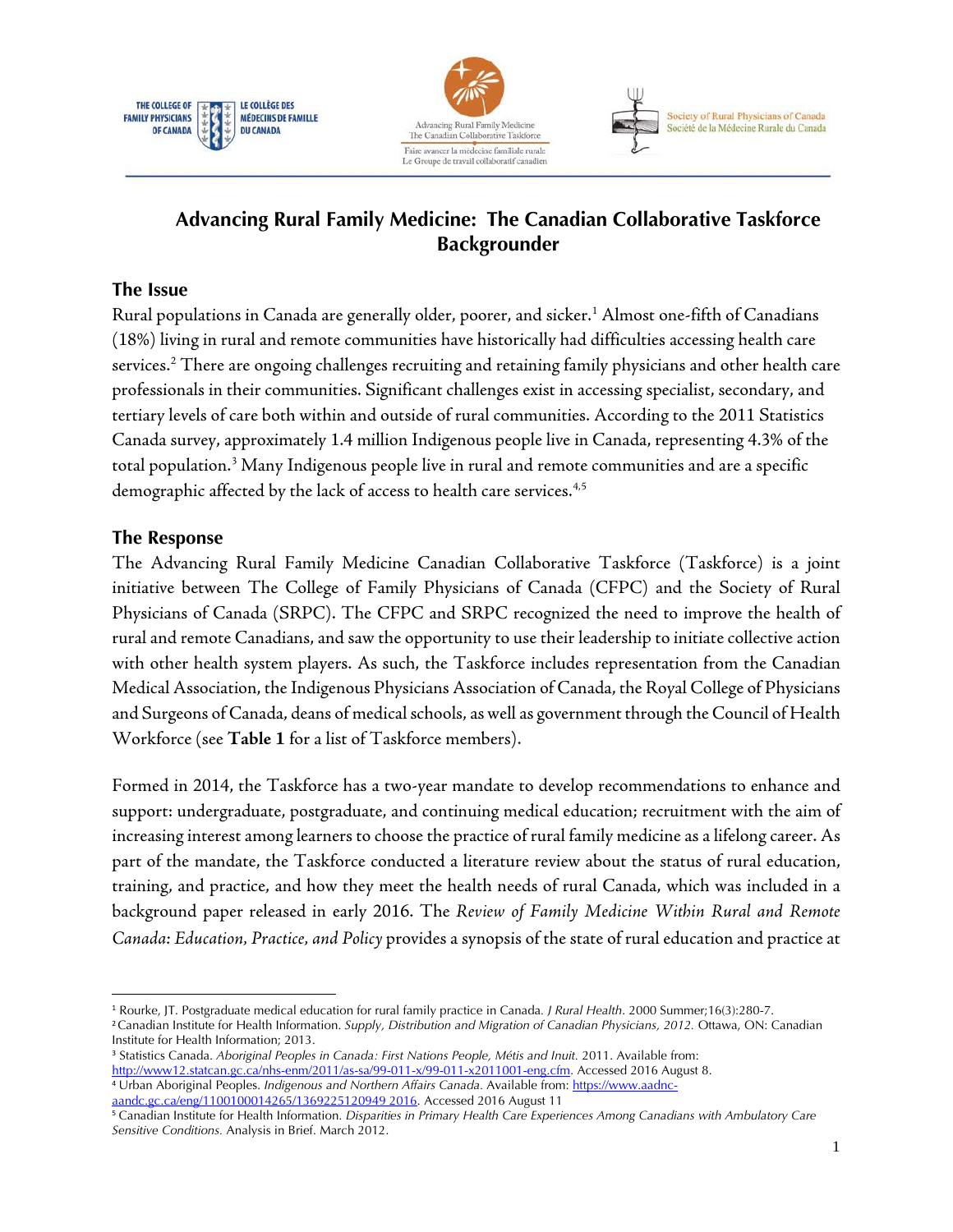



the health system and education levels, and how it has affected the family physician workforce in rural, remote, and Indigenous communities.

The background paper identified areas for further exploration with key stakeholders linked to rural education, practice, policy, and research. A multi-faceted environmental scan was conducted in 2015, which highlights success stories and lessons learned, and informed the Taskforce's work developing recommendations for the future. The scan focused on six areas:

- Rural medical education at the undergraduate and postgraduate levels
- Federal, provincial, and territorial policies
- Rural community engagement
- Indigenous community engagement
- Projects funded by Health Canada
- Rural family physicians

Key stakeholders continue to provide feedback on the Taskforce's work and are an important step for validating the relevance and appropriateness of any future directions proposed.

# **The Way Forward**

The Taskforce has developed a set of recommendations to enhance the education, recruitment, and support of family physicians serving rural and remote communities. The recommendations consist of four directions to influence education, practice, policy and research with twenty supporting actions. Approved in principle by the Canadian Medical Forum—a coalition of 10 key medical organizations this set of recommendations is envisioned as a guide for collective action. The recommendations will be included in the final Taskforce product, *Canada's Rural Road Map for Action*, scheduled for release in early 2017. The *Road Map* shares the evidence-informed approach used to develop the directions, showcases local innovations already demonstrating success, and identifies key stakeholders needed to lead and implement the *Road Map*'s directions and actions.

The *Road Map* will be supported by a list of innovative initiatives that were identified through stakeholder consultation. These initiatives effectively address the directions proposed by the Taskforce, and are ripe for expansion and/or duplication across Canada. A video series will also support the *Road Map* release; interviews were filmed on location in Annapolis Valley, Nova Scotia, La Ronge, Saskatchewan, and Iqaluit, Nunavut. The CFPC's monthly publication, *Canadian Family Physician*, as well as the SRPC's *Canadian Journal of Rural Medicine* will highlight the Taskforce's work and identify key issues in rural family medicine through a series of articles. To support implementation, an infrastructure checklist will be developed to guide the establishment of clinical teaching sites in rural and remote settings. Furthermore, a Rural Competency Working Group has been formed at the CFPC